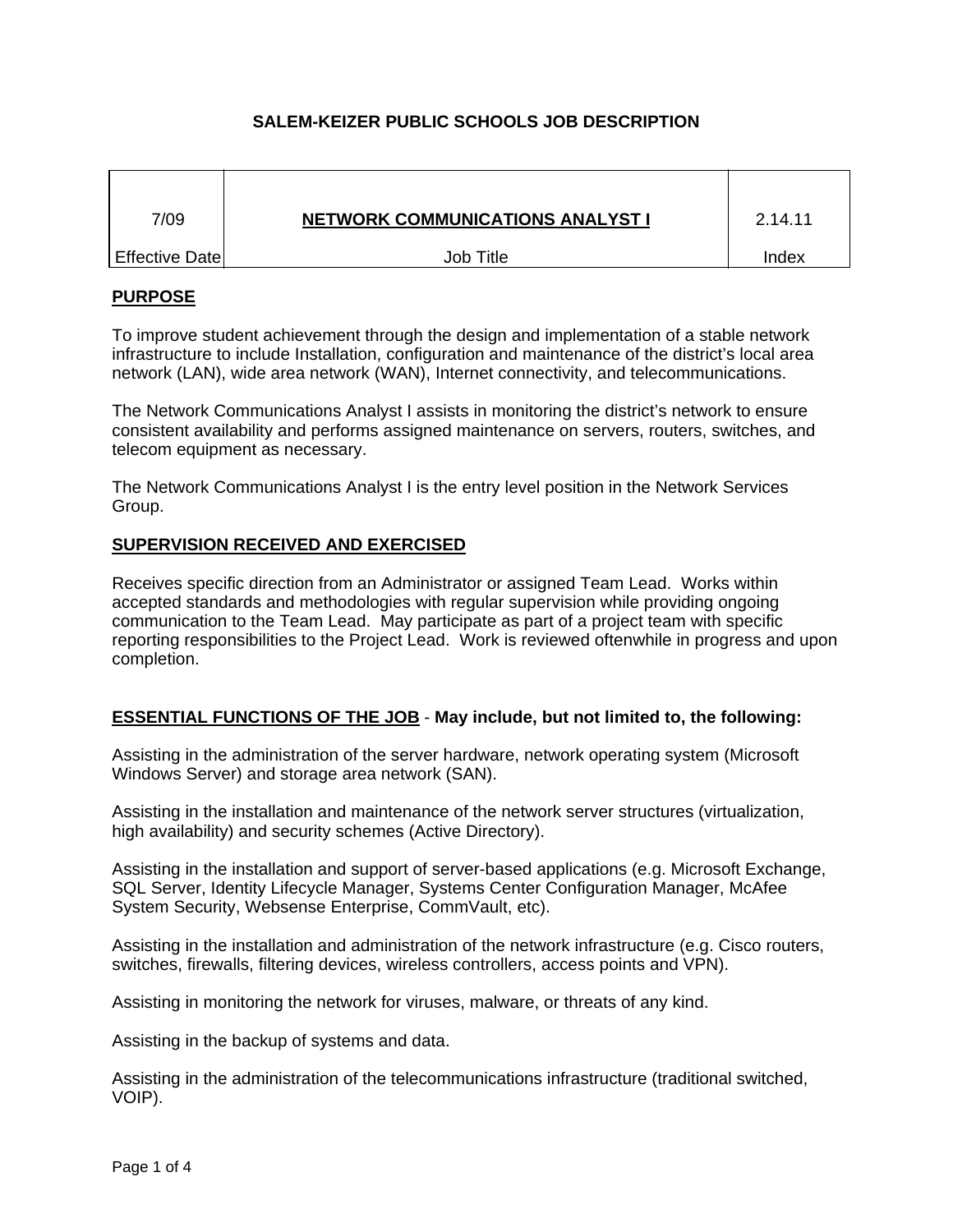Salem-Keizer Public Schools Network Communications Analyst I (continued)

Assisting in the resolution of data and voice connectivity problems locally and district--wide.

Assisting in the resolution of network-based application problems.

Interfacing with vendors to diagnose and resolve technical problems.

Implementing solutions/changes using scripting methodologies.

Participating in the recommendation, creation, and maintenance of district technical standards.

Participating in the selection and purchase of new software and hardware that adheres to existing district standards.

Assisting in providing on-site technical consultation to schools and departments.

Using the existing trouble ticket/support request system to track, document and resolve technical problems

Updating and maintaining technical documentation.

Establishing effective working relationships with those contacted during the course of work.

Communicating clearly, concisely, and effectively, both orally and in writing with technical and non-technical individuals.

Maintaining regular and consistent attendance and punctuality.

Performing related duties consistent with job description and assignment.

# **MINIMUM QUALIFICATIONS**

## **Knowledge of:**

Computer hardware (desktop and server), desktop operating systems, server operating systems, storage area networks (SAN), routers and switches, telecommunications, IP, VOIP, wireless

## **Ability to:**

Maintain effective working relationships with supervisor, team members, other staff, and the public.

Work with Network Communications Analysts II and III's on problem analysis.

Configure and install network hardware and software.

Maintain effective working relationships with other staff, students, and the general public.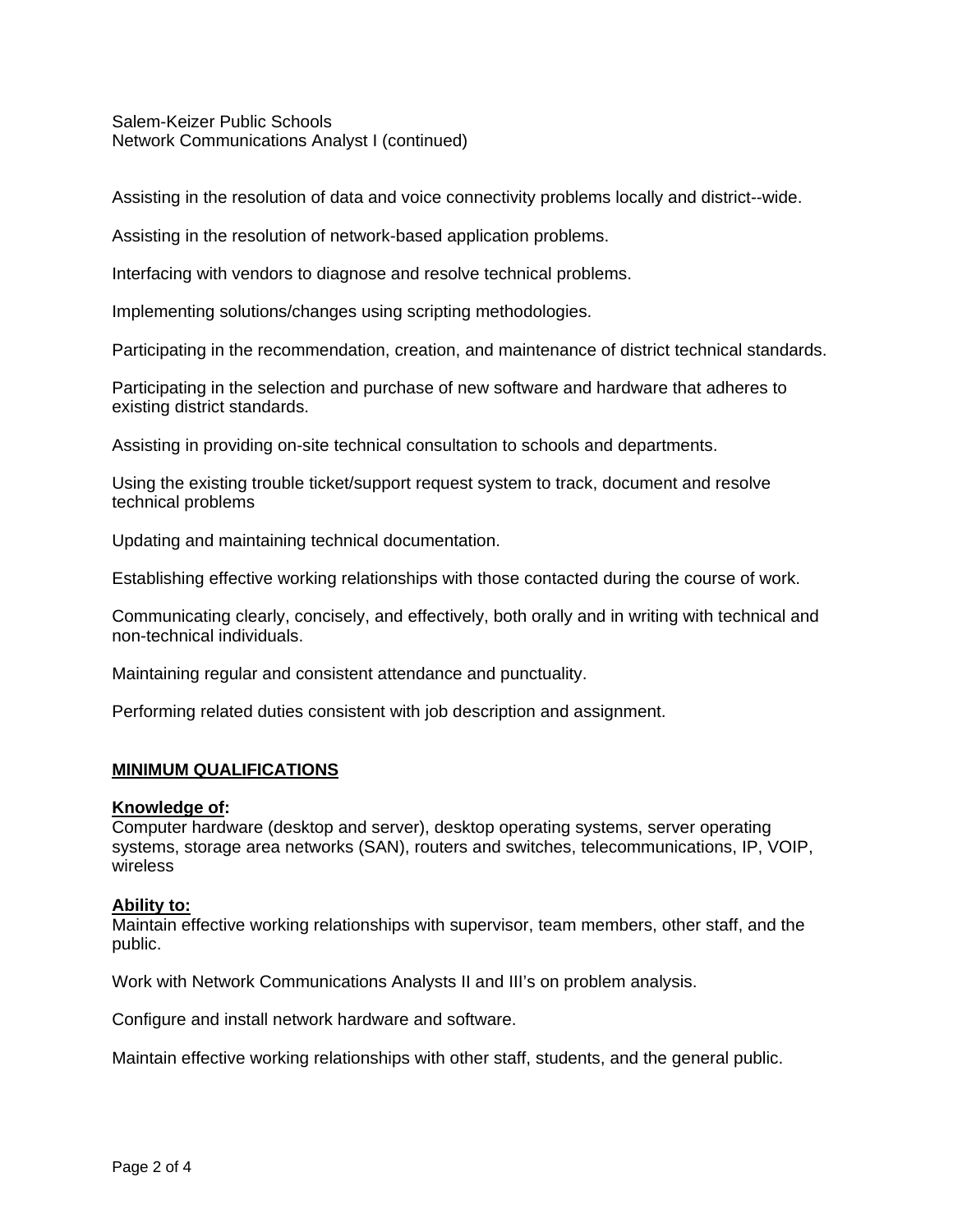Salem-Keizer Public Schools Network Communications Analyst I (continued)

Diagnose problems with network hardware and software.

Participate with coworkers as part of project teams.

Climb ladders and crawl under desks to hook up systems.

Communicate clearly, both orally and in writing.

Manage multiple priorities.

## **Experience and Training**

Any combination of experience and training that would provide the required knowledge and abilities is appropriate. A representative way to obtain the knowledge and abilities would be:

#### **Experience:**

Five years of experience working within an Information Technology setting; installing both desktop and server hardware and operating systems. Installing and supporting applications, local, client- server and web based. Installing and supporting routers and switches in both a cabled and wireless environment. Working with telecommunications equipment both traditional and VOIP.

## **Training:**

Two or four year college degree with academic coursework in Computer Science, Information Systems, Networking, or equivalent.

Microsoft Certified Systems Administrator (MCSA), Cisco Certified Network Administrator (CCNA), A+ Certification, Server+ Certification, Network+ Certification may be required of incumbents within this position.

#### **Special Requirements**

Possession of, or the ability to obtain an Oregon Driver's license, must have a safe driving record and provide proof of personal vehicle insurance. Required to have a reliable vehicle at work daily. May be required to transport District equipment in personal vehicle (motorcycles cannot be used to transport District equipment)

#### **Work Environment:**

Variety of locations inside and outside school buildings and offices, including but not limited to office, classroom, lab environments, wiring closets and other utility spaces (attics, crawl spaces). Visiting school and department sites working in cramped spaces; occasional work in a cooled data center.

Moderate level of contact with district personnel. Some contact with outside agencies/community.